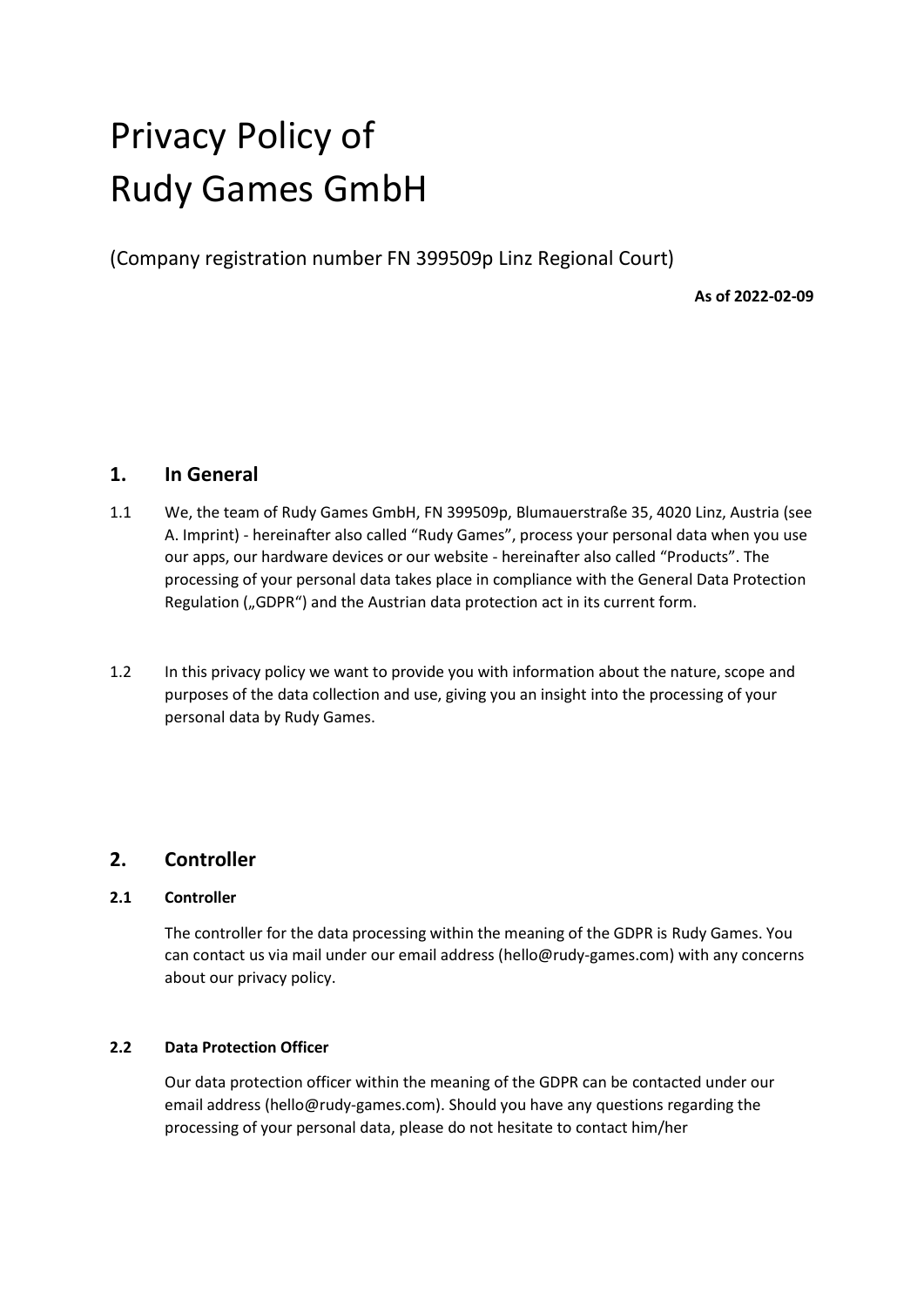# **3. Which data we process**

## **3.1 In General**

Rudy Games processes such personal data, that you as a user of the Products make available to us, for example by using our Products, and that others provide to us.

## **3.2 Data you provide to us**

**Mandatory Information:** You have to provide us with certain information in order to register to use most of our products:

• e-mail address

In order to purchase a physical or digital product in the Rudy Games webshop, you have to provide additionally data, such as the following:

- first and last name
- shipping and billing address, zip, city, country
- phone numer (for the shipping service e.g. DHL, GLS, ...)
- payment information: We use payment providers (e.g. Stripe, PayPal, Klarna a.o.) to process payments. Although we do not store any payment credentials information ourselves, we store a payment ID number that is given out by the respective provider and can be allocated to a person by that payment provider.

## **Optional Information:**

Certain information is optional during registration and can also be added later on by you or can be made available by giving certain rights in the app, such as:

- first and last name
- date of birth
- address
- profile pictures
- other personal data, e.g. to create personalized gaming content

## **3.3 Data from others**

The following personal data we retrieve from external services, without being explicitly provided by the user:

- IP address
- language based on the settings of the browser or device settings
- country bases on the language or language settings of the browser or device settings
- GPS position based on the GPS data of the device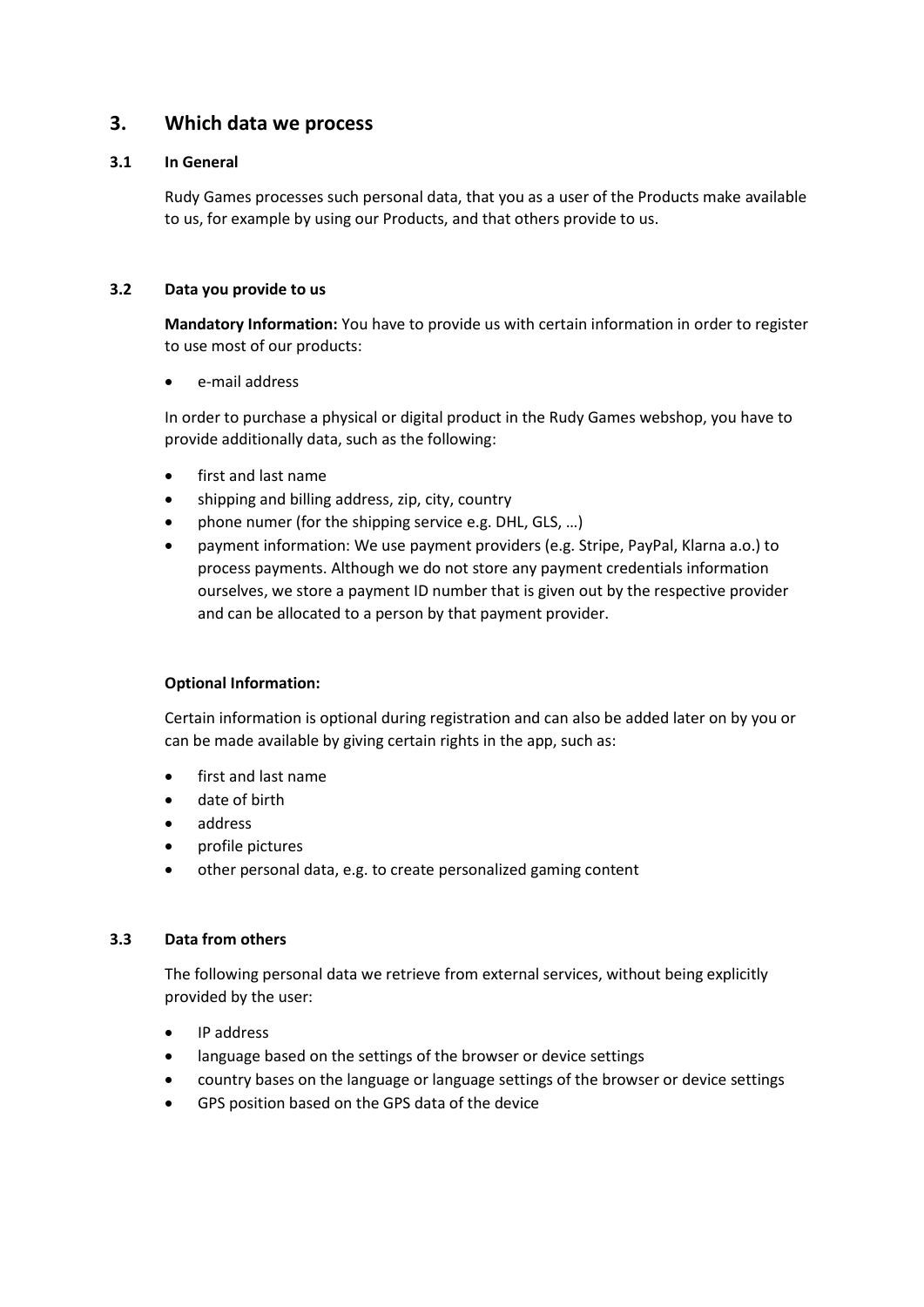# **4. Usage of external services and data transfer of third parties**

## **4.1 Service use**

## **Hosting**

The online services of Rudy Games use the technical infrastructure of the hosting provider Hetzner Online GmbH. In order to use these online services and services, information about your use of these services is usually transmitted to a Hetzner server in Germany, processed and stored there. Therefore personally identifiable data entered by a user will be transmitted to this partner. All personal data are processed by this partner on behalf of Rudy Games and serve only to provide the services offered by Rudy Games and the tasks associated with these services. The privacy policy of this partner can be found here: https://www.hetzner.com/rechtliches/datenschutz

## **Caching und Content Delivery Network**

To enhance the performance and availability of Rudy Games websites, we us the Caching Service and Content Delivery Network of the US-located company Cloudflare Inc.. The information generated by using our websites about your use of these websites are usually transmitted to the servers of Cloudflare and stored there. All personal data are processed by this partner on behalf of Rudy Games and serve only to provide the services offered by Rudy Games and the tasks associated with these services.

Information on Third-Party Provider. Cloudflare Inc., 101 Townsend St., San Francisco, CA 94107. USA.

Terms: https://www.cloudflare.com/website-terms/ Privacy Policy: https://www.cloudflare.com/privacypolicy/

## **Google Analytics and API's**

*General*. Rudy Games products use Google Analytics and API's, these are web-based services of Google Inc. Google Analytics and API's uses cookies. The information on your usage of the Products created by a cookie or API request, will usually be transmitted to a Google server in the USA and stored there. In case of the activation of the IP-anonymization in the Products, your IP-address will be shortened by Google beforehand within member states of the EU or other members of the Agreement on the European Economic Area. Only in exceptional cases the entire IP-address will be transmitted to a Google server in the US and shortened there. On behalf of the operator, Google will use this information in order to evaluate your use of the Products, compose reports on the Product activities, and provide further services to the operator related to the Product and internet usage. The IP-address transmitted by your browser or app within the use of Google Analytics and API's will not be combined with other data held by Google.

*Opt-Out.* You can prevent the collection of data through the cookie concerning your use of the Products (incl. your IP-address) as well as its processing of this data by Google, by downloading and installing the following browser plug-in: https://tools.google.com/dlpage/gaoptout?hl=en.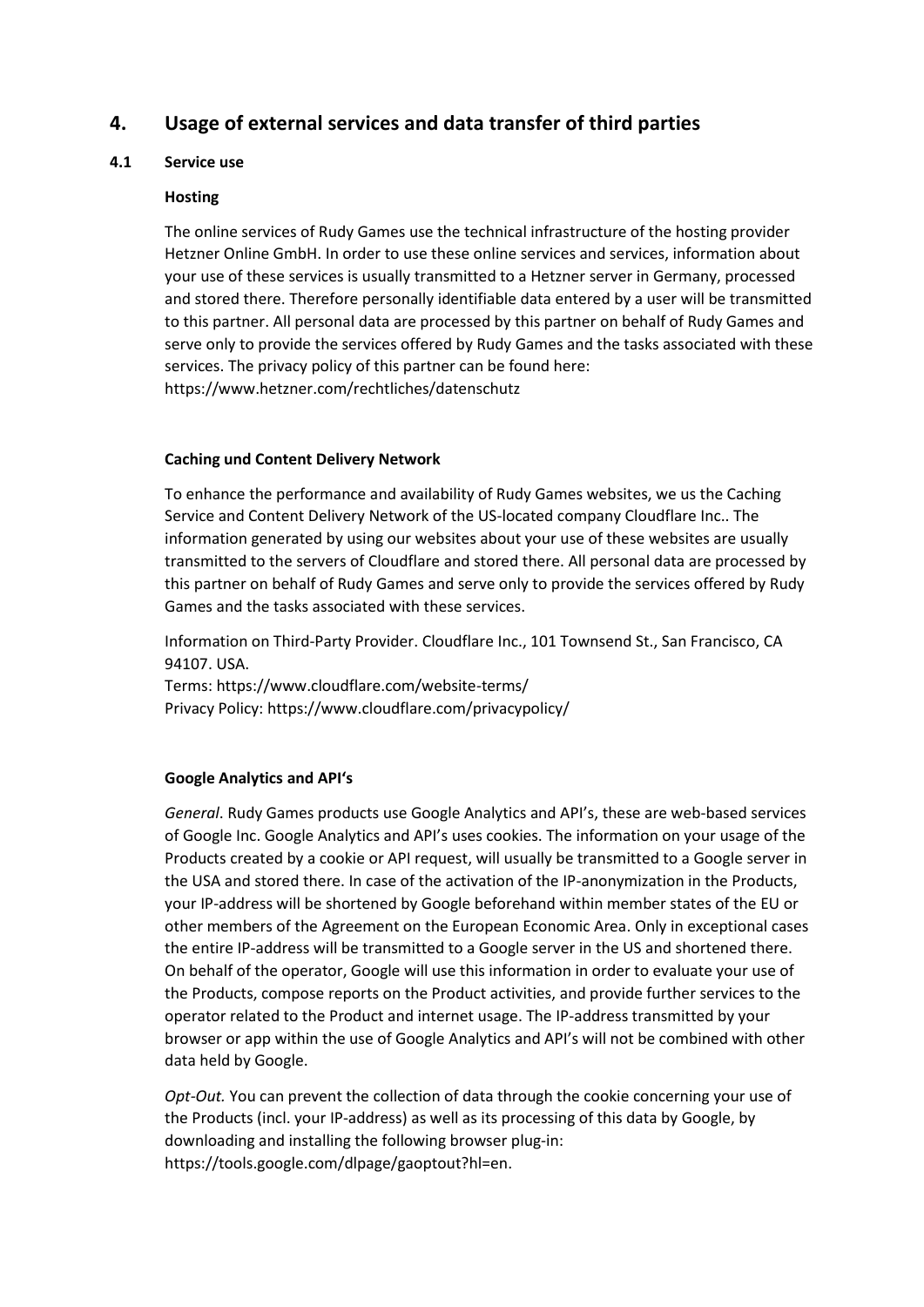*Anonymize IP*. The Products use Google Analytics and API's in conjunction with the option "anonymizeIP()". This means, IP-addresses are processed in a shortened form in order to prevent transmission of any personal data. Any connection with a specific person is therefore precluded and personal data immediately deleted.

*Purpose*. Rudy Games uses Google Analytics and API's to analyze and be able to constantly improve the use of Rudy Games Products. Through the statistics, Rudy Games is able to improve its services and make them more interesting for users and to optimize new features and products. In those special cases in which personal data is transmitted to the USA, Google is certified via EU-US privacy shield. The basis for the processing is Art 6 sec 1 subsec f GDPR.

Information on Third-Party Provider. Google Dublin, Google Ireland Ltd., Gordon House, Barrow Street, Dublin 4, Ireland, Fax: +353 (1) 436 1001; Terms: https://www.google.com/analytics/terms/gb.html; overview on data protection: https://support.google.com/analytics/answer/6004245?hl=en; and Privacy Policy: https://www.google.com/intl/de/policies/privacy/.

## **Webshop Fulfillment/Shipping/Tracking**

For the (partially) automated handling of Rudy Games orders, Rudy Games transmits for the shipping required data to the carrier of choice. Rudy Games primarily works with DPD, DHL, GLS and the General Austrian Mail Service (Österreichische Post). In certain countries or regions, Rudy Games uses dropship-services, such as Logsta, for faster and easier fulfillment of orders. In these countries and regions, Rudy Games will transmit required information (such as name, shipping address, e-mail address and phone number) solely for the purpose of the fulfillment of the order. Rudy Games currently works with Logsta and Amazon, but reserves the right to add additional providers in the future.

## **Payment Service Provider**

All payments to Rudy Games are handled by external payment providers (Such as Stripe, PayPal, Klarna, ...). With these companies we exchange all required data for completing payments. The following information will be exchanged with the Payment Service Provider:

- E-mail address
- First name and last name
- Address, zip, city and country (for fraud verification)
- Payment information (e.g. credit card number)

Rudy Games never stores any payment data (e.g. credit card numbers) but leaves this up to the carefully selected payment providers. They store the payment data securely.

#### **Billing and accounting services**

As part of the billing, accounting and tasks associated with these services Rudy Games uses the cloud-bases software Easybill as well as the tax and business consultant Raml und Partner. All data for a legally compliant accounting process are transmitted by Rudy Games to these partners and stored and processed by them. Therefor personal data entered by a user during the ordering and check-out will be transmitted to these partners. All personal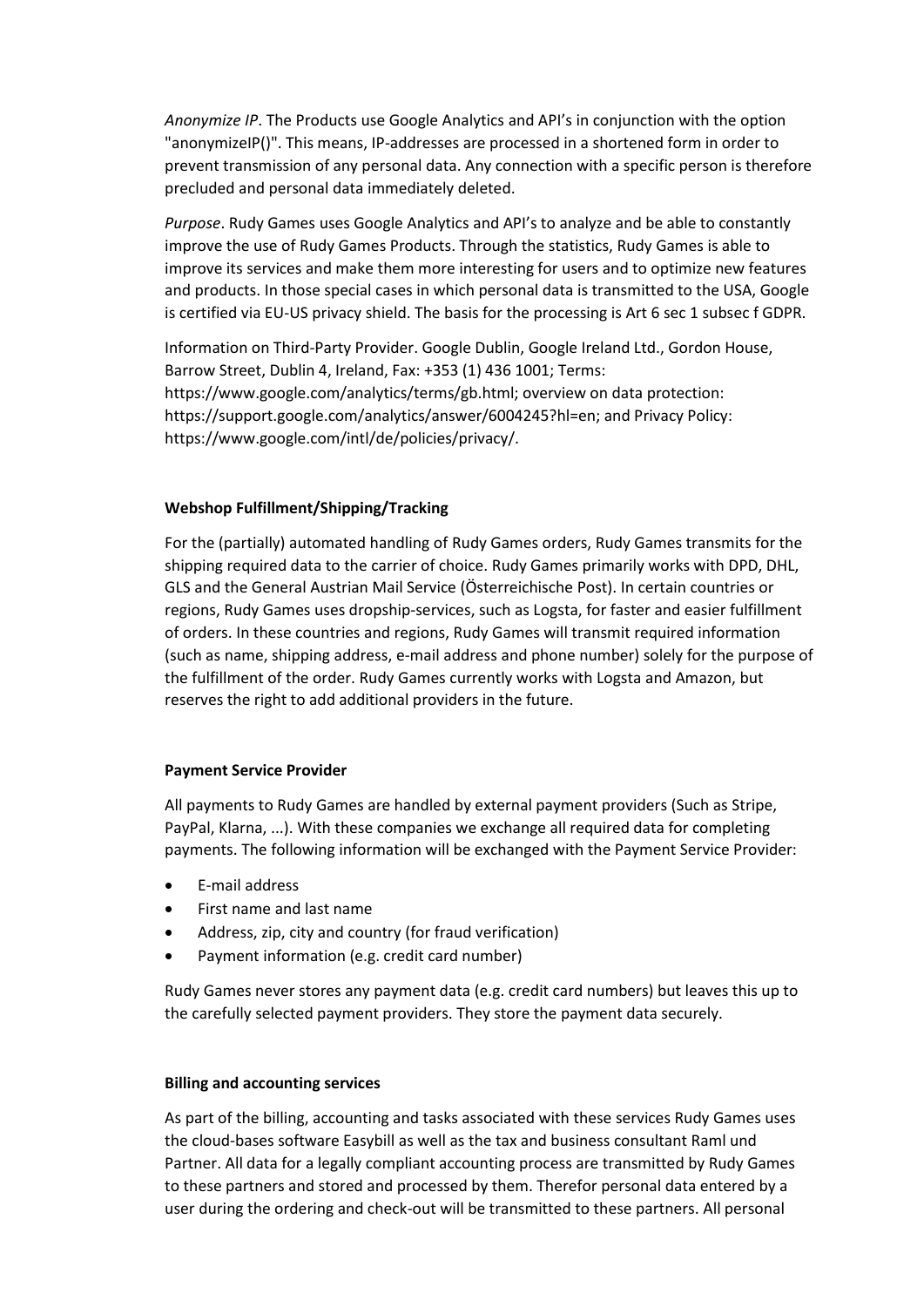data are processed by this partner on behalf of Rudy Games and serve only to provide the services offered by Rudy Games and the tasks associated with these services.

The privacy policy of this partners can be found here: Easybill: https://www.easybill.de/privacy Raml-Partner: http://www.raml-partner.at/datenschutzerklaerung Rudy Games remains the right to add additional billing and accounting service providers.

## **Customer Service Software**

*Zendesk.* Rudy Games uses the cloudbased customer support software Zendesk, in order to manage and answer customer requests via email, live chat or any other support channel. All requests will be sent to, stored and processed by Zendesk. All personal data sent through a customer support request will therefore be transmitted to Zendesk. Additionally, Zendesk stores the following information:

- Language (through automated language detection)
- IP-address

Rudy Games offers in her Products the option of live chat with the customer service team. To accomplish this Rudy Games uses a software from Zendesk. All data being transmitted through the live chat, will be stored and processed by Zendesk. Therefore personal data entered by a user will be transmitted to Zendesk. Aside from data entered by the user, Zendesk will automatically store the following data:

- Language (based on the settings of the browser or device settings)
- IP-address

All personal data are processed by Zendesk on behalf of Rudy Games and serve only to provide the services offered by Rudy Games and the tasks associated with these services.

The privacy policy of Zendesk can be found here: https://www.zendesk.com/company/customers-partners/privacy-policy/

## **E-Mail-Services**

In order to send emails (aside from newsletters) Rudy Games uses the following external software and services:

- Upviral
- Microsoft Office 365
- Amazon Mail Services
- Sendinblue

For the usage of the above service, the customers E-mail-address, the language, first name and last name are being transmitted to the service provider. These personal data are processed by Upviral, Microsoft, Amazon and Sendinblue on behalf of Rudy Games and are only used to process e-mails.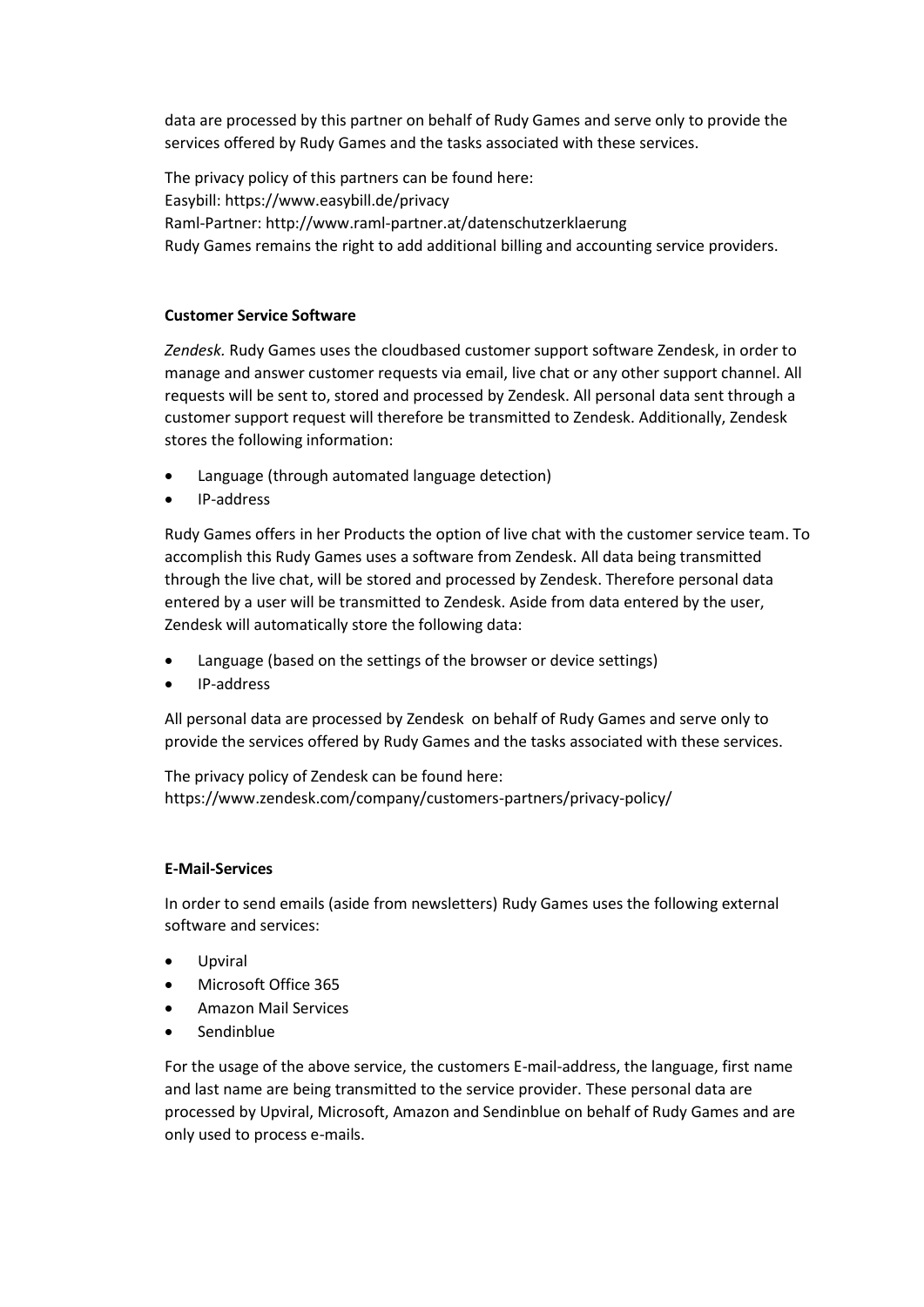To analyze the performance of e-mails (e.g. delivery rate, …) these systems use a pixel tracking mechanism, which can be used to track the time at witch recipient opened an e-mail or clicked on a link in the e-mail.

The privacy policy of this partners can be found here: Upviral: https://upviral.com/privacy-policy/ Microsoft Office 365: https://privacy.microsoft.com/en-us/privacystatement Amazon Mail Services: https://aws.amazon.com/privacy/ Sendinblue: https://www.sendinblue.com/legal/privacypolicy/

## **E-Mail Verifikation**

In order to verify email addresses Rudy Games uses the software QuickEmailVerification. This cloudbased software only receives the email address to process it upon automated request from Rudy Games.

The privacy policy of QuickEmailVerification can be found here: https://quickemailverification.com/privacy

#### **Other services**

Beside the services mentioned above Rudy Games may use additional services to ensure high quality of all Rudy Games Products (e.g. caching services to reduce the response time of requests). It might be the case that personal data is transmitted to those services. Rudy Games pares the transfer of this data down to the minimum which is required for using the services. The external services process the data on behalf of Rudy Games and do not use the data for their own benefit.

#### **4.2 Marketing services**

#### **Retargeting**

Our websites and apps use retargeting technologies. This allows us to display advertising on partner websites to customers who previously were interested in Rudy Games Products. We are convinced that personalized and interest-based advertising is more interesting and relevant to our customers, compared to advertising without and relevance for the customer. Retargeting technologies analyze the information captured through interactions with Rudy Games Products as well as through cookies, and displays advertising based on the user's surf behavior online. More information about cookies can be found in section 5.

Rudy Games uses remarketing services from Google and Facebook. Rudy Games remains the right to add additional remarketing providers.

#### **Affiliate marketing**

Rudy Games also works with Affiliate Marketing Services (Affilinet, Share a Sale, Zanox,...),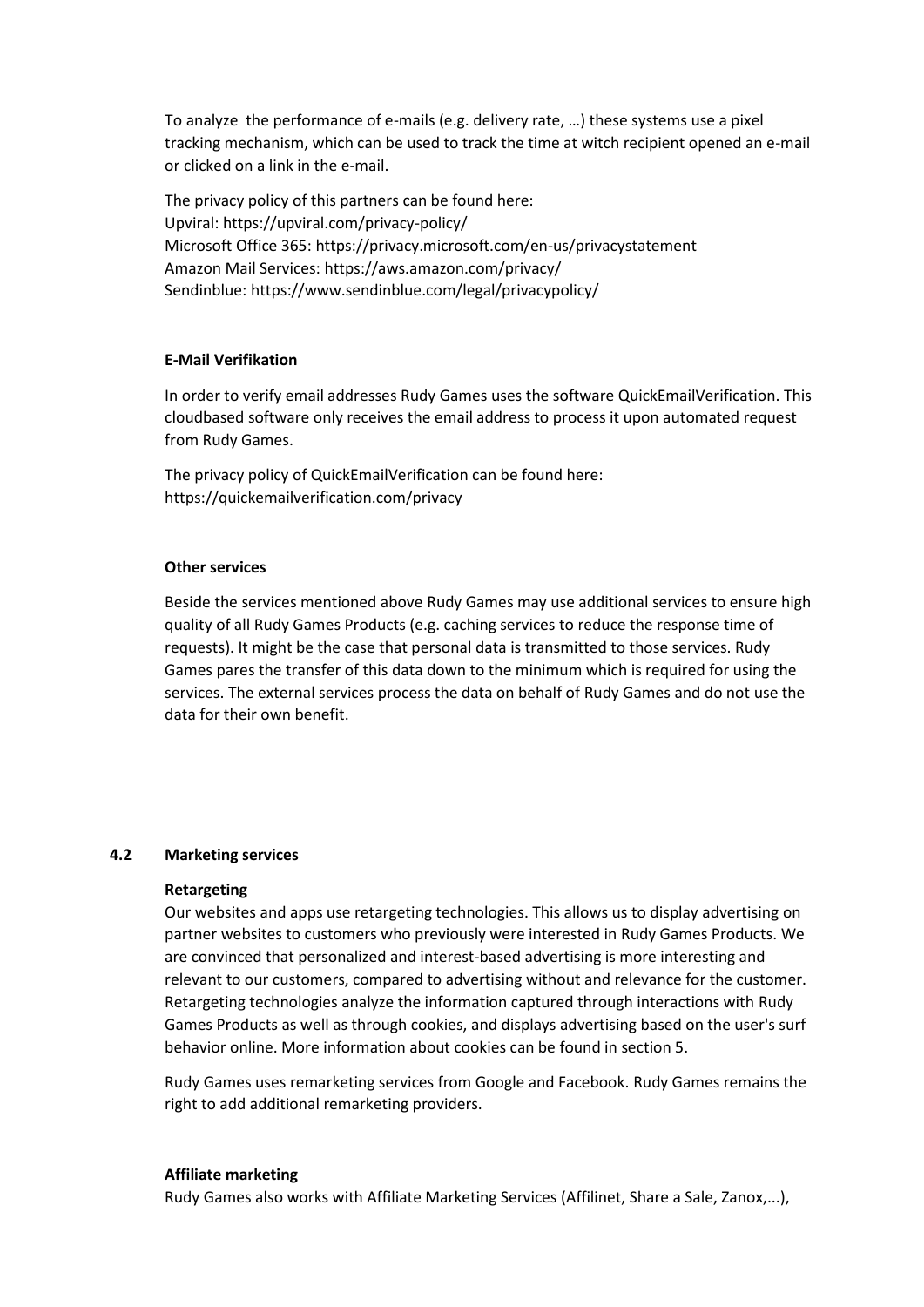who display advertising on partner websites. These providers can store data about your usage of Rudy Games Products.

# **5. Cookies and Plug-Ins**

## **5.1 Cookies**

## **What are Cookies?**

The Website use 'cookies' – small text files that are placed on your computer, mobile device and/or stored by the browser. If the respective server of our website is again accessed by the user, the user's browser sends the afore received cookie back to the server. The server can evaluate the information received in this manner in various ways. Cookies cannot run programs or infect your computer/mobile device with a virus. Cookies can help to make websites more user-friendly and effective. They can, for example, be used in order to manage advertisements on the Website or to facilitate navigation on a webpage.

## **What are the different cookie types we use?**

There are different types of cookies with different uses. Some are there just to allow you to browse the website and see certain features. Some give us an idea on your browsing experience, i.e. when you have trouble finding what you are looking for, so we can improve and make your future visit as pleasant as possible.

Cookies set by Rudy Games are called "first party cookies". Cookies set by parties other than us are called "third party cookies". Third party cookies enable third party features or functionality to be provided on or through the website (e.g. like advertising, interactive content and analytics). The parties that set these third party cookies can recognize your computer or mobile both when it visits the website in question and also when it visits certain other websites. We use first party and third party cookies for several reasons.

The most important cookies are the required cookies. They are essential and help you to navigate on the website and to use basic features. Then there are functionality cookies that enable you to save your cart and to use other additional features like the live chat. Further, we use the performance and analytics cookies to improve our website. Interaction cookies are used for you to interact with social media. Targeting cookies, advertising cookies and social media cookies capture your preferences in order to show you relevant ads outside Rudy Games sites. In addition, social media cookies may be used to track your activity over social media platforms.

## **Why do we use cookies?**

Rudy Games uses cookies primarily to ensure your visit to our website is as pleasant as possible, as well as for advertising-related purposes during your future visits to other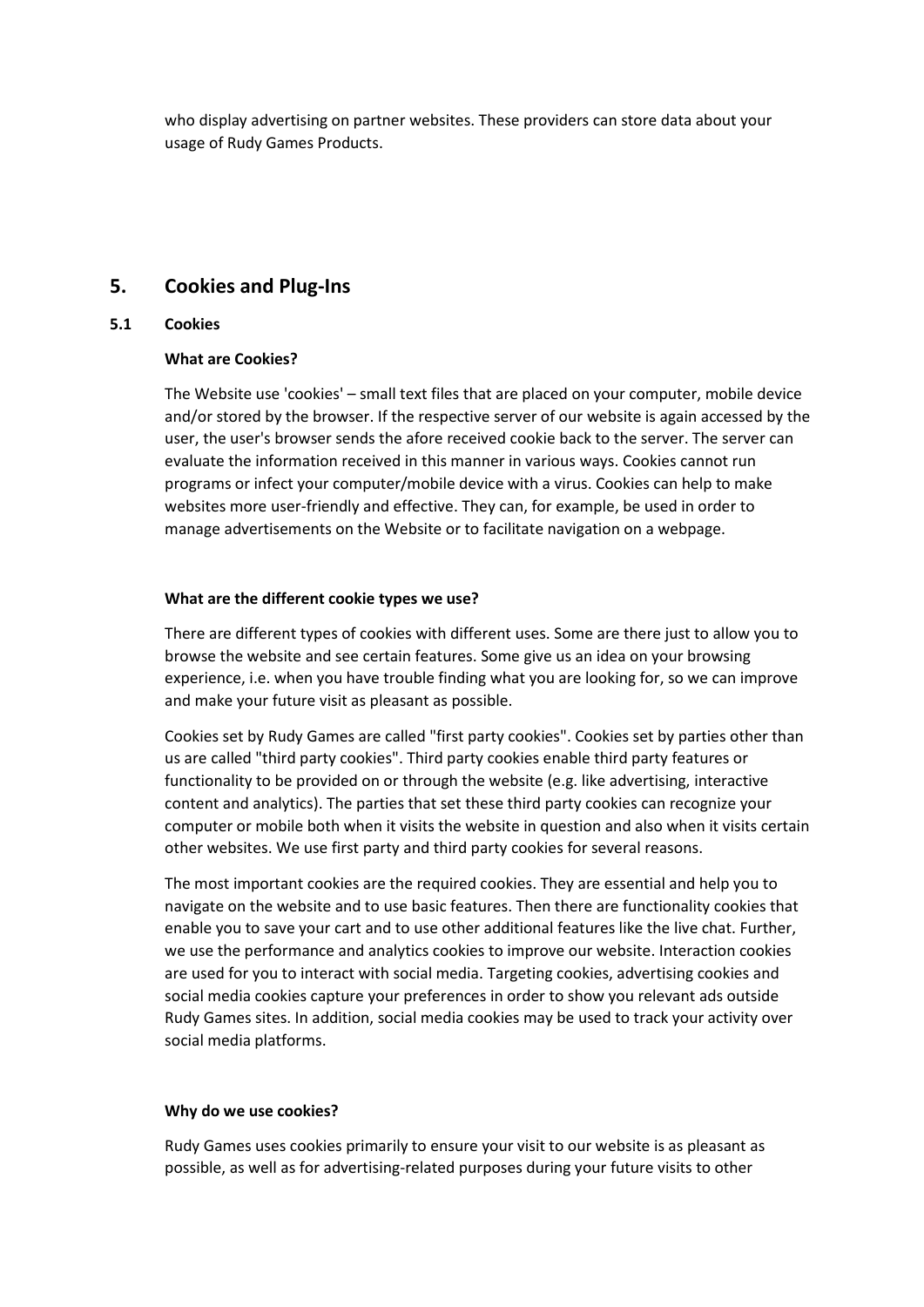websites. Below you see a more elaborate overview of the types of cookies we are using and why:

## • **Required cookies**

They are essential and help you navigate, move around on the website and see certain features (e.g. these cookies make sure your cart is saved during all the steps of your checkout process). These cookies are required to enable core site functionality. These cookies are stored for the duration of your browsing session.

## • **Analytics cookies**

They are there so we can give you an even smoother customer experience. These cookies allow us to analyze site and product usage so we can measure and improve performance. These cookies may be placed by us or a third party on our behalf and are stored for the duration of your browsing session.

## • **Advertising and social media cookies**

Remember your product and buying preferences and/or assists Rudy Games marketings activities in other ways. These cookies enable us to share costumer preferences with our advertisement partners, so the advertisement you see can be more relevant for you.

## • **Targeting cookies**

Help us to understand shopping behavior of customers. This enables us to keep improving our website, so shopping becomes easier and more pleasant, and to improve the marketing activities.

## • **Performance Cookies**

Are used for you to express and share your opinion about Rudy Games. These cookies will enable you to like or recommend Rudy Games on social media and to chat with our service agents.

Services described in 4.) (e.g. Google Analytics, Zendesk, …) may use cookies to ensure that those tools work correctly.

## **What if you don't like cookies?**

You can change your browser settings to delete or prevent certain cookies from being stored on your computer or mobile device without your explicit consent. The 'help' section in your browser should provide information on how to manage your cookie settings. Find out how this works for your browser here:

- Internet Explorer: https://support.microsoft.com/help/17442/windows-internet-explorer-delete-managecookies
- Mozilla Firefox: http://support.mozilla.com/en-US/kb/Cookies
- Google Chrome: http://www.google.com/support/chrome/bin/answer.py?hl=en&answer=95647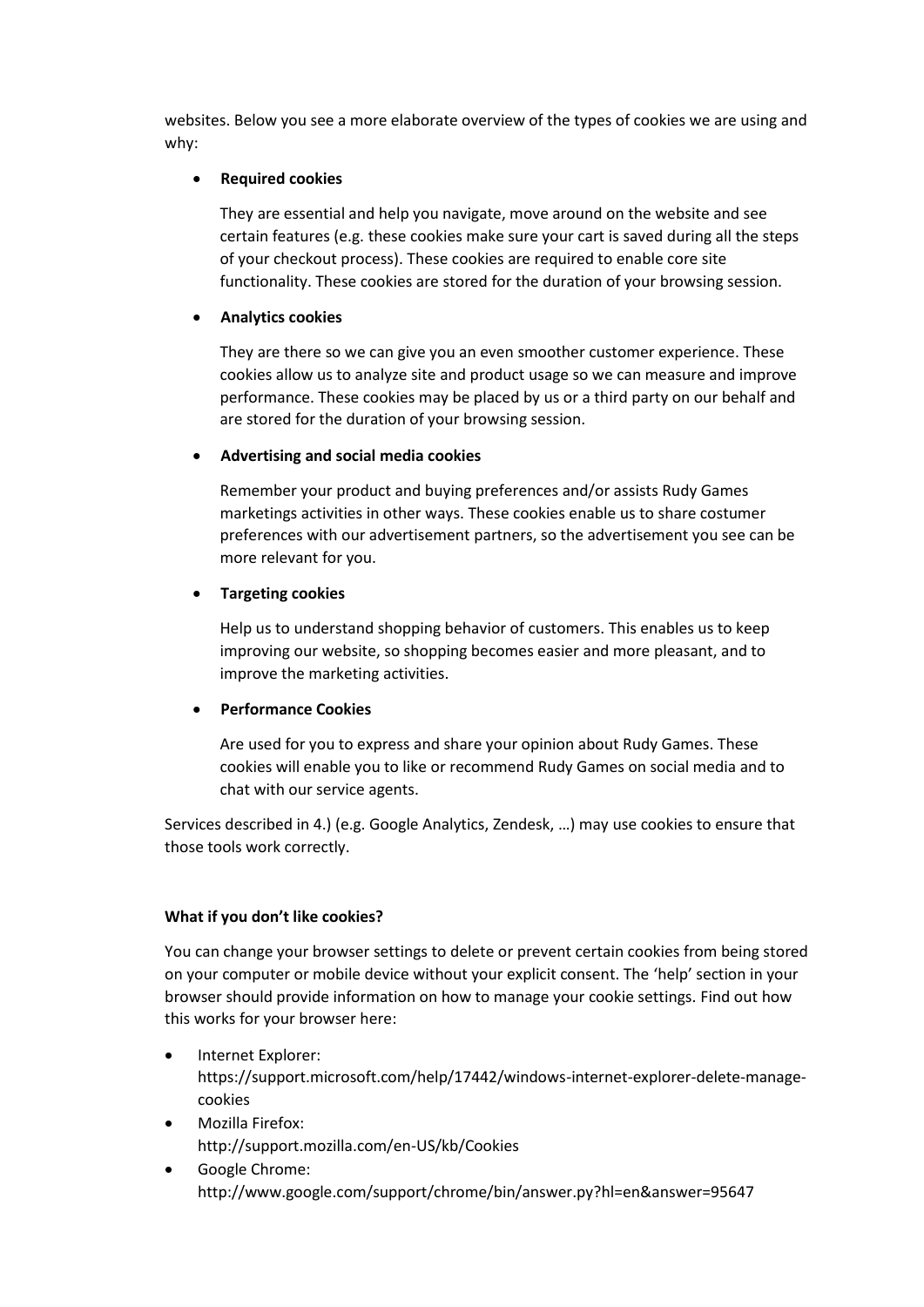- Safari: http://support.apple.com/kb/PH5042
- Opera: http://www.opera.com/browser/tutorials/security/privacy/

Note that you may visit http://www.aboutads.info/choices or http://www.youronlinechoices.eu/ to learn about the options that some of the third parties we work with offer for opting out of certain ad targeting activities. You will need to visit those websites from each browser and device that you would like to be covered by your optout. Because the opt-out tools may depend on cookies, you may need to visit these sites again to reinstate your preferences if you delete your cookies.

## **5.2 Social Media Plug-Ins**

The Rudy Games Products include social media plugins (e.g. Facebook plugins). Such plugins can recognize a user's IP address and the page visited on the Rudy Games platform and, possibly, store cookies, so that the services offered by Rudy Games work properly. Some Apps may use functions of third parties (e.g. Facebook) through the third party's SDK (Software Development Kit), that may process general device data (e.g. device ID etc.). Social media plugins and widgets are hosted either by third party providers or directly by us. Your interactions with these plugins are subject to this privacy policy or the privacy policy of any third party that offers such feature.

RUDY GAMES IS NOT RESPONSIBLE FOR THE USE OF, OR GUIDELINES REGARDING THE USE OF, PERSONAL DATA BY THIRD PARTY PROVIDERS.

Users may recognize the respective plugins of third parties, e.g., by the respective logo or other respective characteristic typical for the respective social media-platform on our pages.

If a user interacts with the plugins, e. g. by clicking on the Facebook "Like-Button" or entering a comment, while being logged in to such user's Social Media-account, a user links the contents of the Rudy Games pages to his respective social media-profile. Thereby, the social media platforms can associate a user's visit or use of the Products with such user's social media-account. Rudy Games as the provider of the Products does not have any knowledge of the content of the transmitted data or its usage by the social media platforms. Users can find more information on the issue of data transmission in the privacy policy of the respective social media-platform.

If users do not want to have the respective social media-platform associate their visits on our site with their social media-account, users must log out from their social media-account before using Rudy Games Products.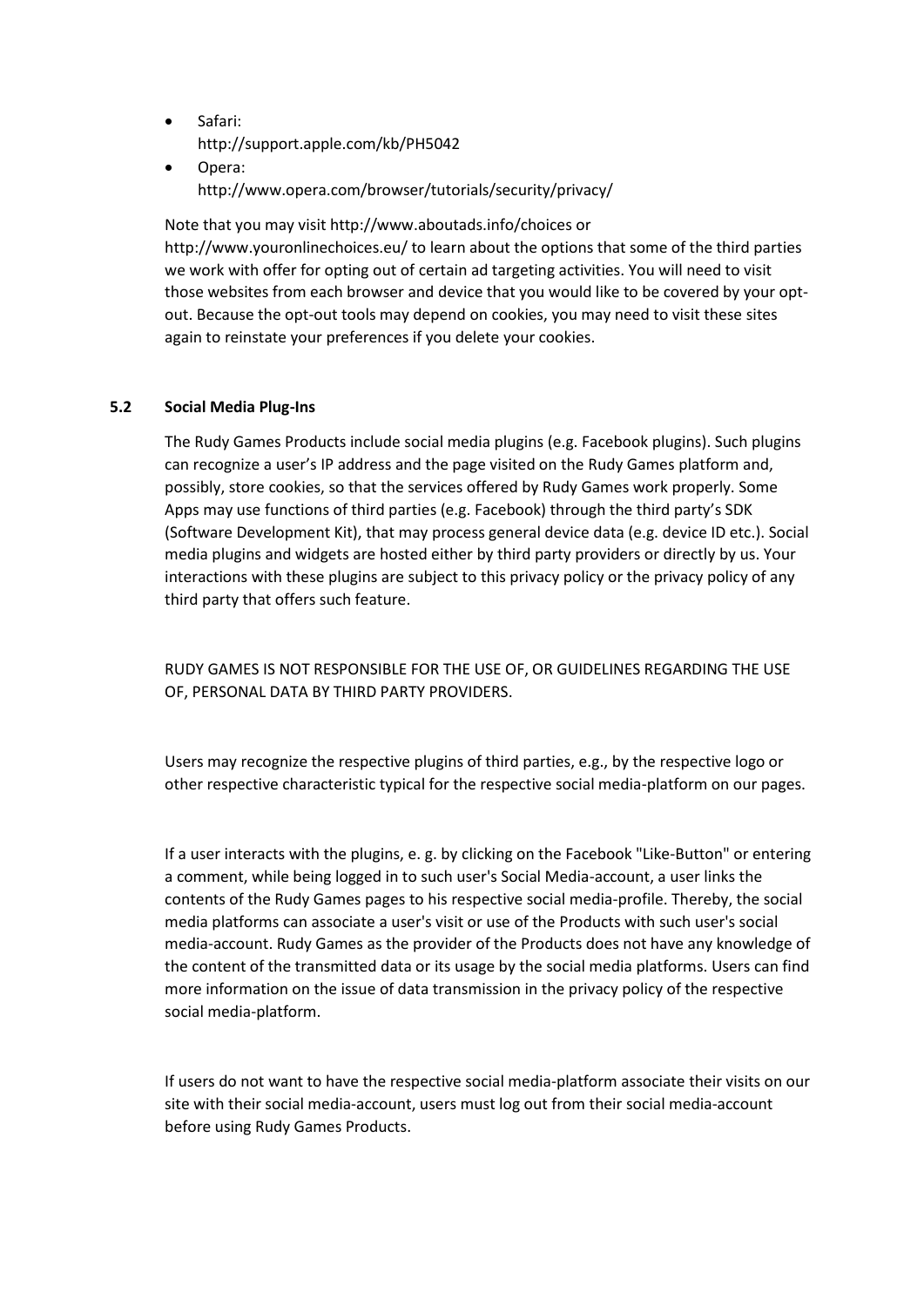# **6. Why we process data (Purposes)**

## **6.1 Operating the Products**

We process your Data to be able to provide you with a seamless user experience when using our products.

## **Selling and shipping Products:**

To sell and ship our physical products.

#### **Products and services:**

To operate the Products and services, including to

- authenticate your access to an account
- track your location for location-based content
- personalize our Products and services for you
- log and display activities and interaction statistics

#### **Customer services:**

To investigate, respond to your requests, and resolve complaints and service issues, e.g. to contact you about a question you submitted to our customer service team.

## **6.2 Business Needs**

We process your Data to manage our business needs, but only as long as your rights and interests do not outweigh ours. This includes advertisements and marketing inn general.

## **Performance**

We process Data to monitor, analyze and improve the use of our Products and services. As well as protect the security or integrity of the Products as well as their performance and functionality. For example, we analyze User behavior and perform research about the way you use our Services, Hardware and our other Products.

## **Research and development**

We process data, including public feedback, to conduct research and development for the further development of our Products in order to provide you and others with a better, more intuitive and personalized experience, and drive membership growth and engagement in our Products.

## **Marketing in general**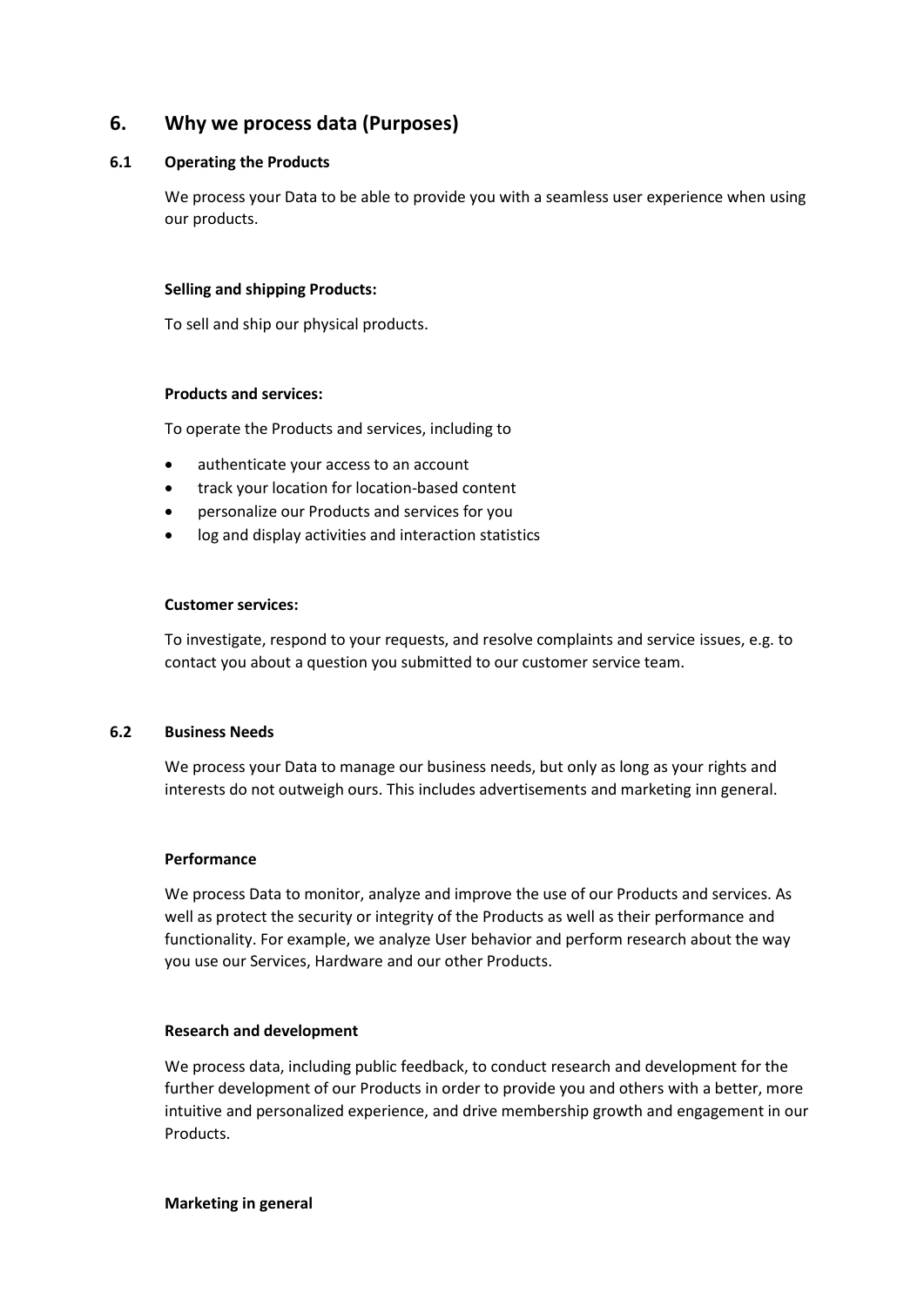We process Data to market to you by delivering (tailored) marketing materials about Rudy Games Products and online services or the Products and services of Rudy Games.

#### **Advertising**

We target and measure the performance of ads to registered users and visitors.

#### **Newsletter, Push- and WhatsApp-Messaging Marketing**

With your consent we will send you newsletters with information on (hybrid) game related topics.

#### **Retargeting**

You might see marketing messages (ads) on different platforms (e.g. Google, Facebook, ...). In addition, other users who have similar traits to you on those platforms could see marketing messages on those platforms as well (i.e. Facebook Lookalike audience).

#### **6.3 Compliance**

We process your data to comply with our obligations and to comply with all applicable laws and regulations.

#### **6.4 Enforcement**

We process your data if we think it's necessary for security purposes or to investigate possible fraud or other violations of our terms and conditions or this privacy policy and/or attempts to harm our members or visitors.

# **7. Newsletter, push notifications and WhatsApp messages**

## **7.1 Newsletter**

#### **Registration and cancellation**

Rudy Games sends newsletters in the following cases:

• The customer decides to register for the newsletter via the Rudy Games website. In this case the registration is being done with double-opt-in. This requires an e-mail tob e sent to the customer after registration to confirm the registration, in order to avoid registration of e-mail addresses that are not valid or confirmed.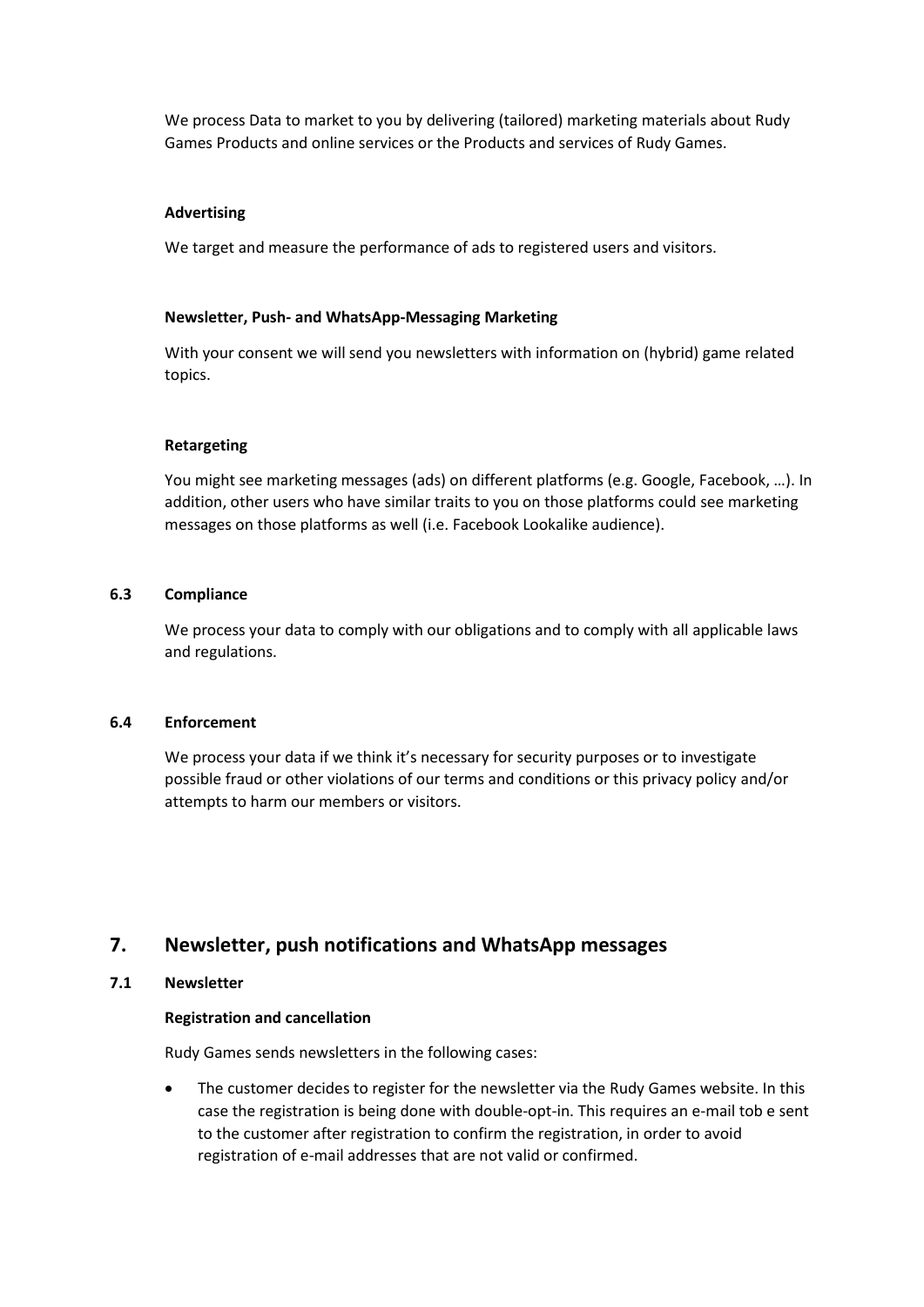- The customer participates in a sweepstake where he entered his personal data (e.g. first name, last name, street, zip, city, country and e-mail address). The customer agrees to the guidelines of the sweepstake and that he receives newsletters and ads from Rudy Games.
- The customer creates a Rudy Games account and at the same timer accepts the GDPR and the GTC (General Terms and Conditions) of Rudy Games.

Customers can at any point in time cancel the subscription of the Rudy Games newsletter. By unsubscribing, Rudy Games will not send any additional e-mails through Sendinblue and will not have access to statistical analysis. A separate cancellation of the newsletter and statistical analysis is unfortunately not possible. A link to unsubscribe from Rudy Games newsletters will be at the end of every newsletter

## **Usage of e-mail information system "Sendinblue"**

E-mail newsletters from Rudy Games are being sent by "Sendinblue", an e-mail distribution platform by the French company Sendinblue SAS, 55 Rue d'Amsterdam, 75008 Paris, France.

The email-addresses of all Rudy Games newsletter subscribers as well as additional data as described in this document will be stored on servers owned by Sendinblue. Sendinblue uses the provided information solely for the distribution and analysis on behalf of Rudy Games. Additionally, Sendinblue can use the information to improve it services, e.g. optimizing their technical infrastructure and setup, visualization of newsletters or for economical reasons to detect the region of where newsletter subscribers come from but not to get directly or over third parties in contact with the subscribers of Rudy Games.

We strongly trusts the reliability and the safety of data and the IT infrastructure from Sendinblue.

The privacy policy of Sendinblue can be found here: https://www.sendinblue.com/legal/privacypolicy/

#### **Statistical data analysis**

Newsletters contain a so called "Tracking Pixel" which allows statistical analysis. This "Tracking Pixel" allows to track technical information such as Browser version, IP address and the point in time the document was opened. This information is being used to improve the system and service based on technical data or user groups, by looking how often/how long, where (location guess based on IP-address) and when an e-mail is being read.

Part of the statistical analysis is the detection of whether an e-mail has been read, opened and whether a link was clicked in the e-mail. Technically this information can be correlated to a unique user, but it is neither Rudy Games nor Sendinblue's intention to track the behavior of individual users. The analysis simply helps Rudy Games understand the reading patterns of its users and to understand whether certain topics in certain e-mails are more or less interesting to our users.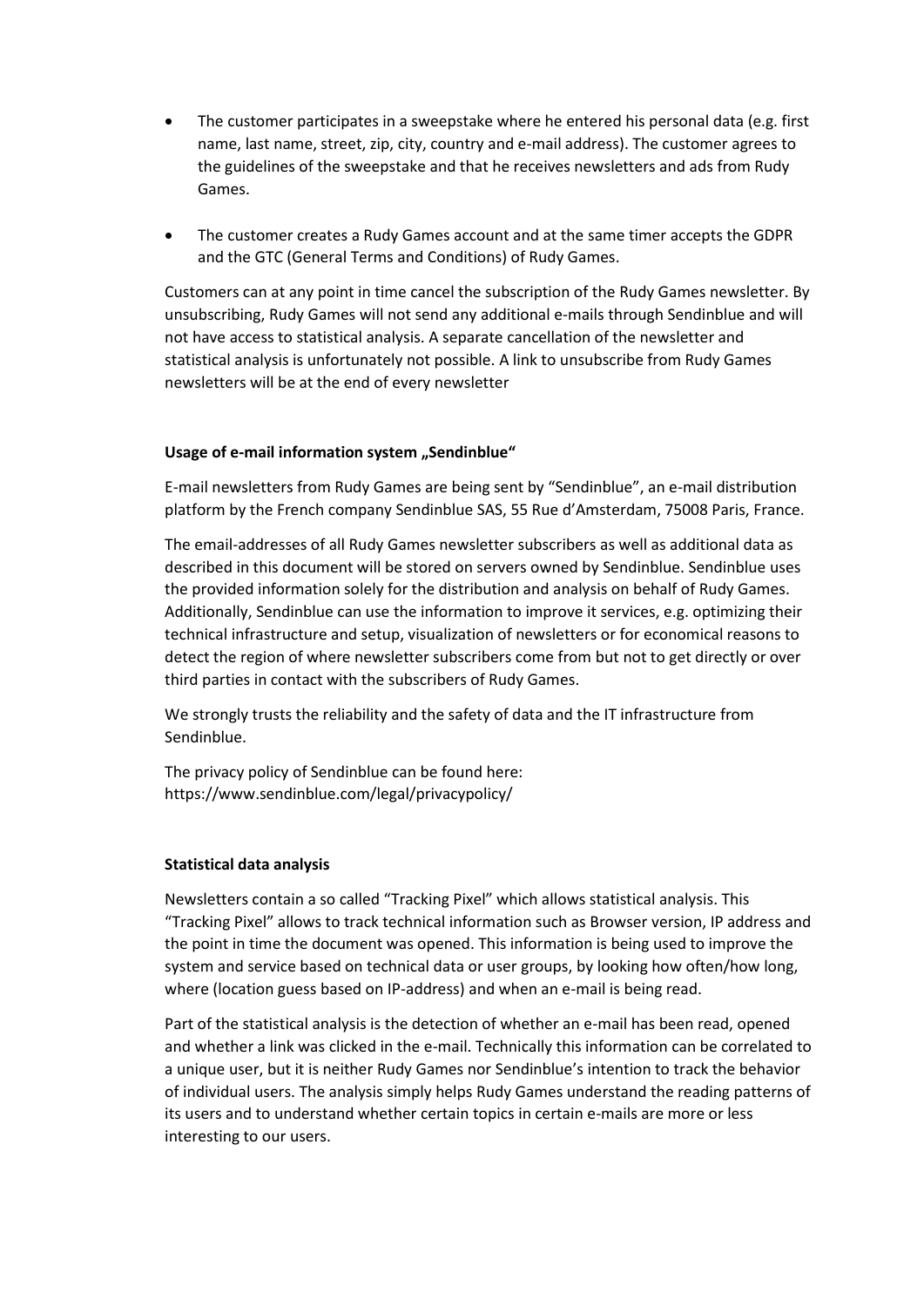## **7.2 Push notifications and WhatsApp messages**

Rudy Games will also send you push notification and WhatsApp messages through its apps. Notifications and messages will be related to Rudy Games Products (e.g. Energy re-charged, new turn, …) or information about new features, products or special offers. You can disable push notifications for individual apps in your phone settings or uninstall the app to discontinue receiving push notifications.

# **8. Sharing/Exchange of personal data**

#### **8.1 General**

We share/exchange data to third parties only, if this is necessary for the purposes, due to a request from a national authority, due to a court ruling, required by law, necessary to investigate and defend ourselves against any third-party claims or allegations, exercise or protect the rights and safety of Rudy Games, our users, personnel, or others, or if you have consented beforehand. We attempt to notify you about legal demands for your personal data when appropriate in our judgment, unless prohibited by law or court order or when the request is an emergency. We may dispute such demands when we believe, in our discretion, that the requests are overbroad, vague or lack proper authority, but we do not promise to challenge every demand.

#### **8.2 Service providers and other third-party services**

We transfer your data to others, who help us to provide and improve our Products (e.g. maintenance, analysis, audit, payments, fraud detection, marketing and development). Service providers will have access to your data as reasonably necessary to perform these tasks on our behalf and are obligated not to disclose or use it for other purposes. The list of our service providers/third party service can be found in section 4.

## **9. How long we store data**

## **9.1 Storage period**

We store your data as long as you are a registered user of Rudy Games. Beyond that, we store data, if it is legally necessary (because of warranty, limitation or retention periods) or otherwise required.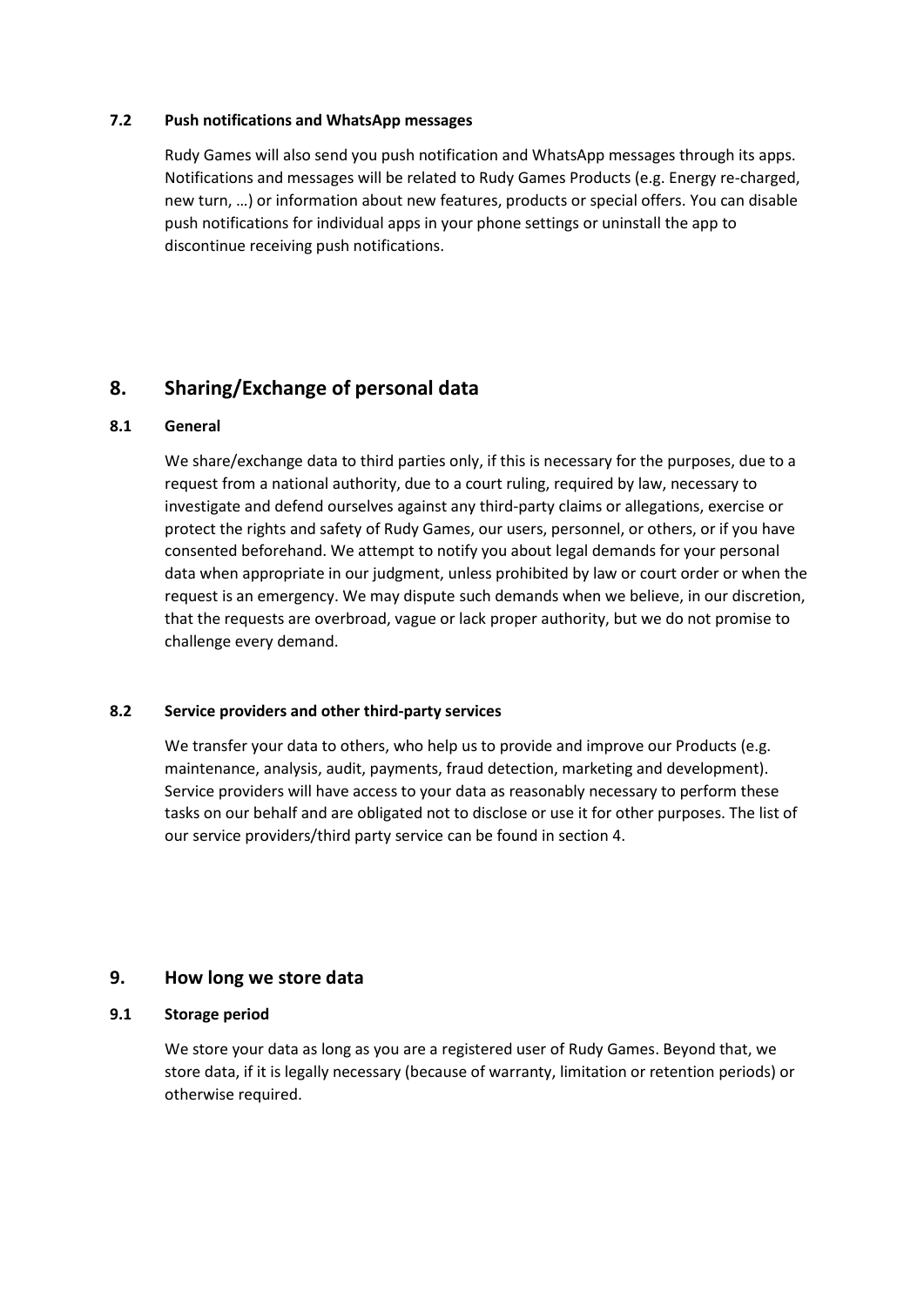## **9.2 Deleting of personal data**

If you decide to delete your account, all personal data we have about you will be deleted with the following exceptions:

- All data for the fulfillment of contractual obligations or the statutory retention requirements by Rudy Games, must not be deleted, but will be minimized to the extend required.
- A request for deleting personal data does not affect on data when retention is required by law, for example, for accounting or billing purposes.

# **10. Your rights**

## **10.1 Exercise of right**

To exercise your rights defined in sections 10.2 to 10.8, please send a request via e-mail to our e-mail address (hello@rudy-games.com) or via mail to our postal address (Rudy Games GmbH, Blumauerstraße 35, 4020 Linz, Austria).

## **10.2 Revocation of consent**

You can revoke the consent for future data processing at any time. However, this does not affect the lawfulness of data processing based on the consent before the revocation.

#### **10.3 Right of access**

You have the right to obtain (i) confirmation as to whether or not your data is being processed by us and, if so, (ii) more specific information on the data.

## **10.4 Right to rectification**

You have the right to obtain from us the rectification of inaccurate data concerning you. In case the data processed by us is not correct, we will rectify these without undue delay and inform you of this rectification.

#### **10.5 Right to deletion**

Should you decide, you do not want us to process your data any further, please contact us via e-mail (hello@rudy-games.com). We'll delete your account and your data. Should mandatory provisions of law prevent such deletion, we will inform you.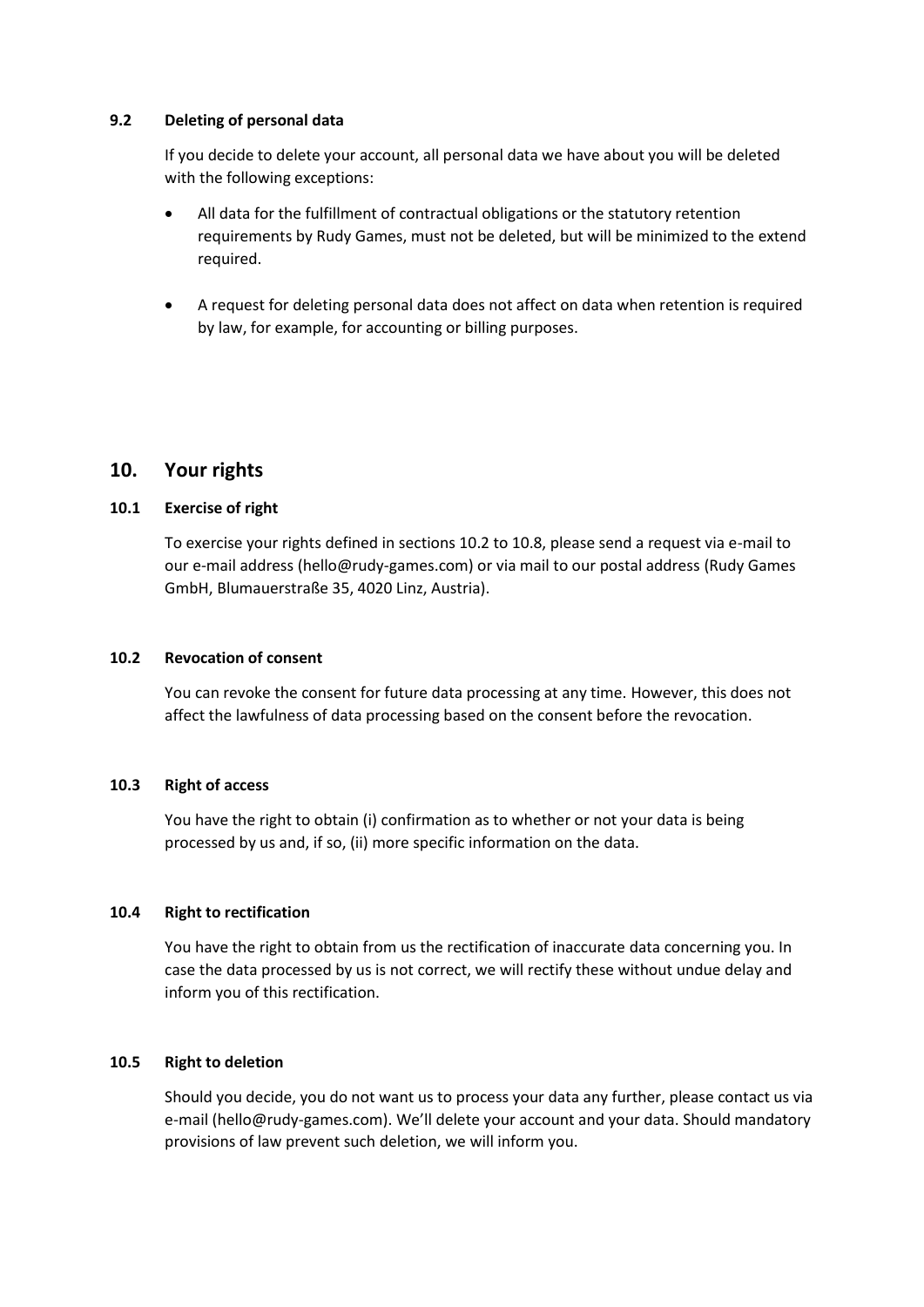#### **10.6 Right to data portability**

You have the right to receive your data in a structured, commonly used and machinereadable format.

#### **10.7 Right to object**

You have the right to object at any time to the processing of data for which our legitimate interests are the legal basis, including profiling based on those provisions.

#### **10.8 Right to lodge a compliant**

You have the right to lodge a complaint with a supervisory authority (in Austria: Datenschutzbehörde), if you think that the processing of data infringes applicable law, especially the GDPR.

# **11. Further important information**

#### **11.1 Legal bases**

GDPR regulates, that we are only allowed to collect, process and store your personal data, if we have a lawful base. This lawfulness stems from:

- your consent in such cases where you have given consent;
- the necessity for the fulfillment of your user contract
- legitimate interests pursued by Rudy Games or a third party

Legitimate interests include protecting users, Rudy Games or other from security threats or fraud, complying with all applicable laws, managing und improving business (e.g. customer service, reporting) including corporate transactions (e.g. M&A), enabling users to share images, data or other information of the user at the request pf the user with other users or the public.

#### **11.2 Safety measures**

To avoid unauthorized access to data and generally secure the data of Rudy Games, we apply the safety measures which comply with the latest technological developments.

#### **11.3 Images**

By uploading pictures, you confirm that other persons depicted in the pictures consent to the upload of the respective picture